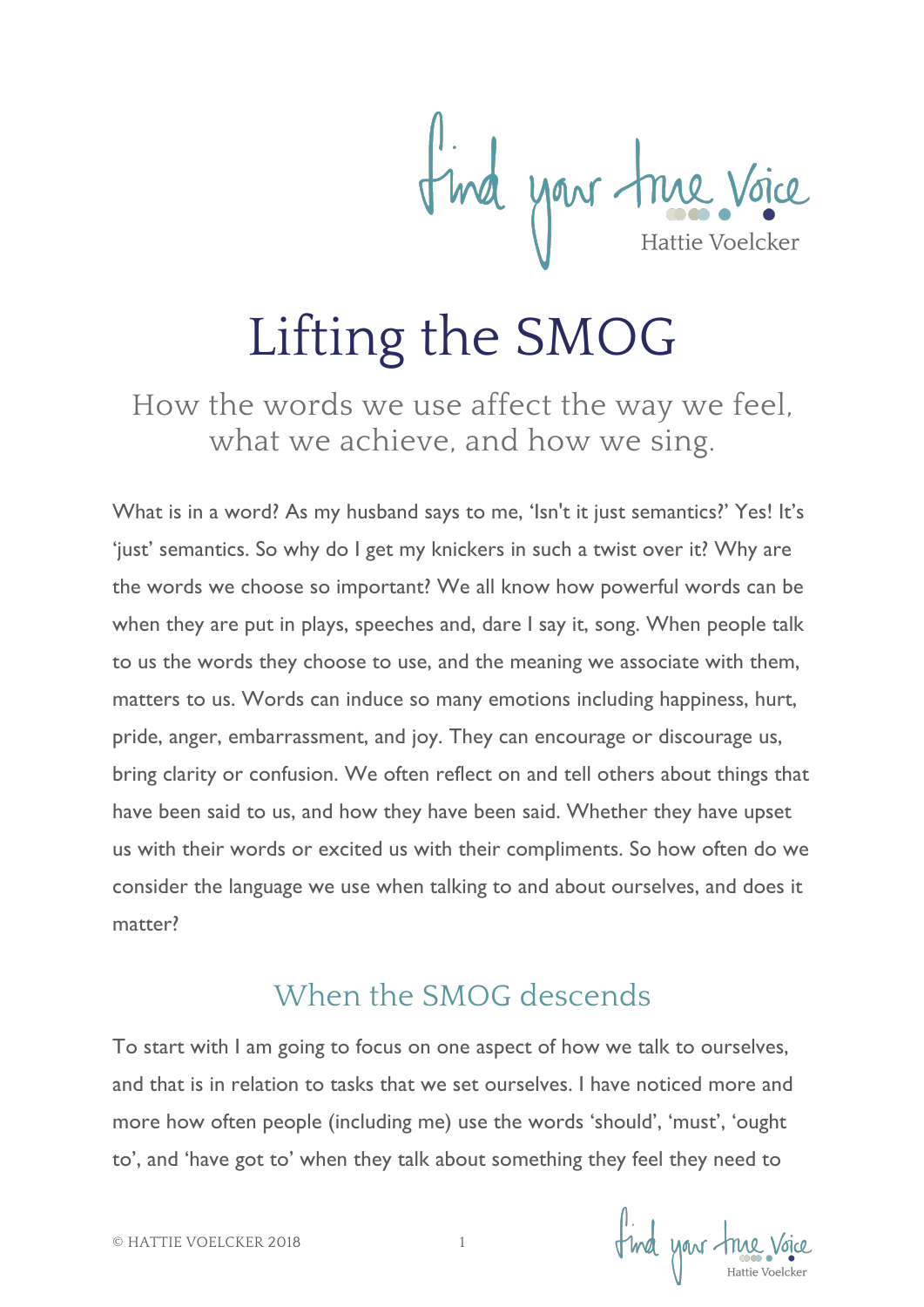do. My personal favourite and the one I use most often is 'need to.' I think that there are two main reasons we use these words.

When using them in front of others there is a desire to show the other that we are aware of the importance of these things, even though we haven't done it! We are trying to avoid critical judgment. 'I know I should have translated this piece and know the meaning of each word but….…' 'I ought to have sent that email…..'

When using them with ourselves there is often a subconscious belief that using these words it will impress upon us the importance of doing these things, and consequently we think it is more likely that we will actually do them. Ironically, the word 'should' seems to have an implicit acknowledgement that this is simply not true. If I say 'I should do x …….' you will either expect the ending 'but I'm not going to' or have serious doubts that I am actually going to do it!

So are we right? Is it more likely that we will practise, translate, breathe correctly, relax, properly prepare, write that email, call that person etc if we use these SMOG words (Should, Must, Ought, Got to)?

Think of something that you feel you *ought* to do

find your true voice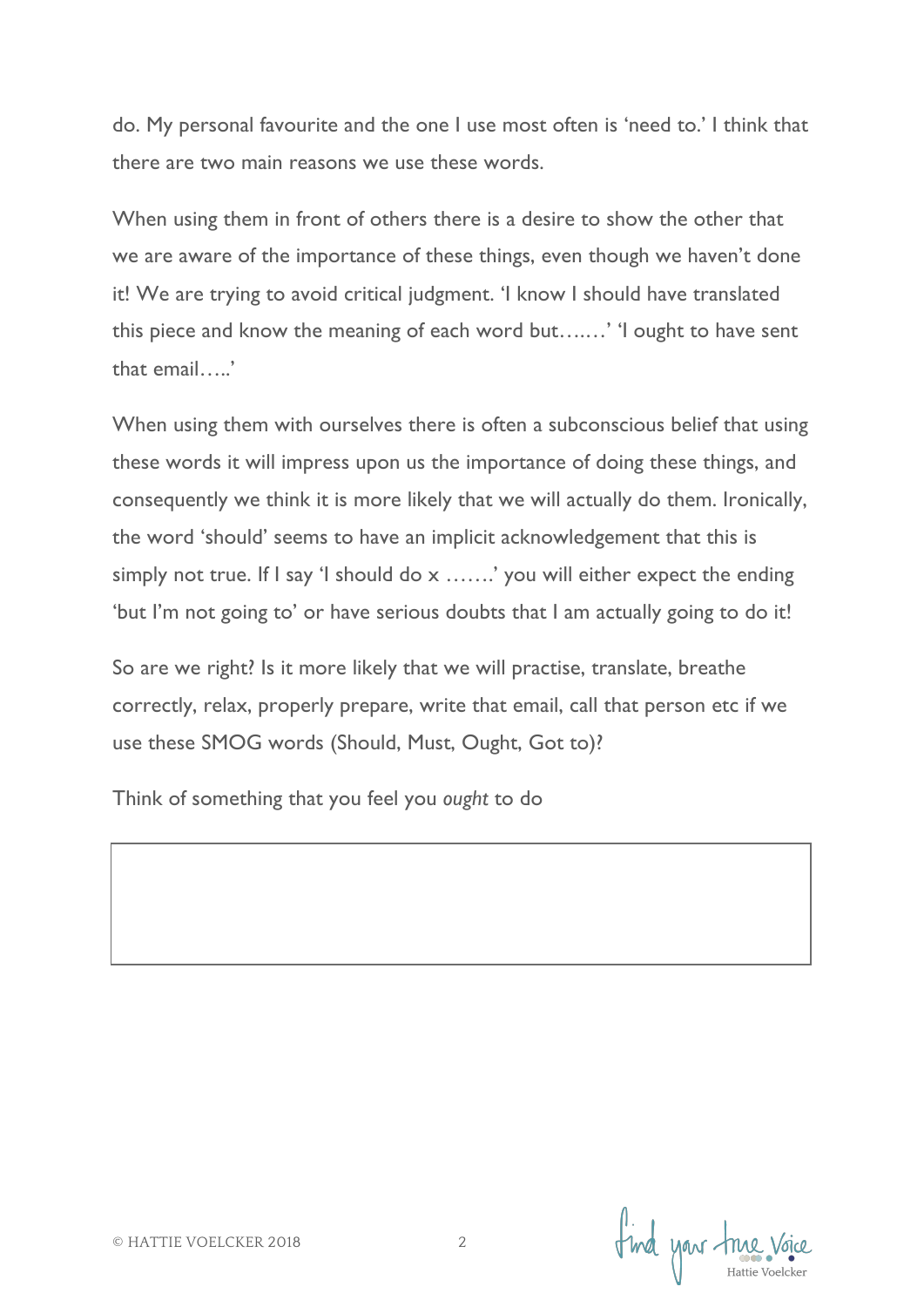What is your timescale for working on/completing this task?

On a scale of 1-10, how likely do you feel it is that you will achieve this?

1 2 3 4 5 6 7 8 9 10 **Select** 

#### When it goes wrong

There is another aspect to tasks, and that is when we don't achieve a task that we have set ourselves, and how that affects us.

Think of your SMOG task from earlier and list the words that you would use to describe the fact that you didn't complete or properly work on something you ought to have done.

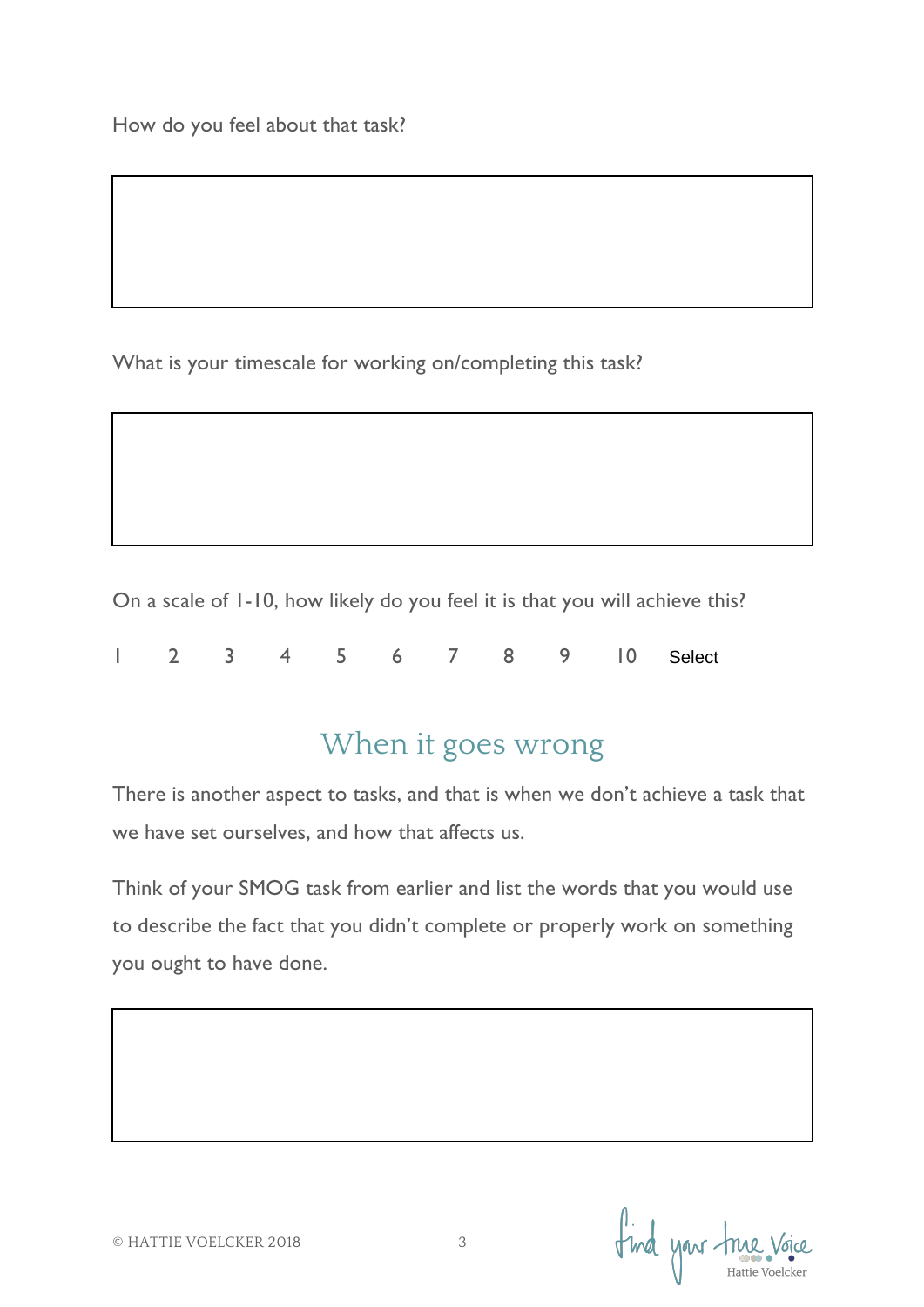The word I find most commonly arises here is 'failed', and people sometimes a feel like they are a bit of a failure for not doing the things they should. If you must do something and you don't succeed, this has an element of letting someone (including yourself) down, and if you let someone down, what does that say about you?

This can mean that SMOG tasks can be negatively loaded from the outset. Doing or not doing them might say something about you as a person.

So why doesn't the threat of failure/consequences make it more likely that you do these tasks? If not doing them means you have failed or let people down, why isn't it an absolute certainty you will do it if you put 'should' in front of it? Surely you would always stop yourself letting people down.

Here again there is another layer - if failing to do a SMOG task says something about you as a person, what does trying to do it and failing say?

Think of your SMOG task again and describe how it would feel to try to do the task and fail.

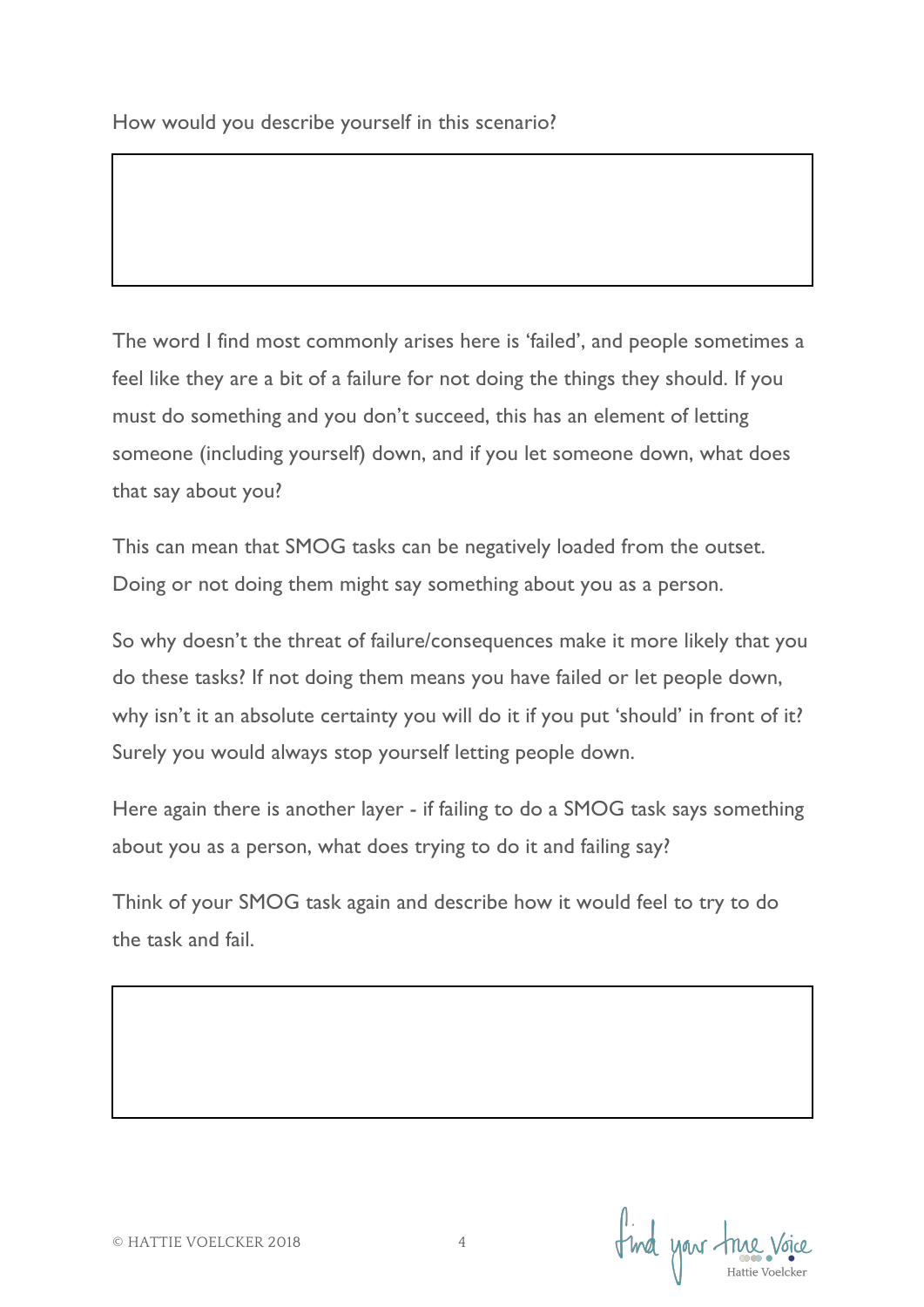The reality is that the emotions that are induced by using SMOG word are usually negative. Initially they can induce emotions like as fear, dread, boredom, and other such words. We fear failure and we fear judgment, and that make us more likely to procrastinate or not do them at all, and then the emotions are around shame and negative feelings about who we are.

#### Other sorts of task?

Apart from SMOG tasks, what other sorts of tasks are there? For the purposes of this worksheet, we're going to take a look at two.

Firstly there are those tasks we want, enjoy, like or even love to do. Let's call these WELL tasks. These are the things that give us pleasure or bring us joy. Whether it's 'I want to go out with my friends' or 'I love to sing a piece and truly communicate the meaning and emotion of it.'

Although we enjoy these tasks there may still be mixed emotions around them. For example when we want to go out with our friends but we 'ought' to be working. There are also those that view WELL tasks as self-indulgent, and therefore they feel guilty doing them. However, once given permission and time to do them, these are tasks that are often the easiest to do.

Let's take a look at your WELL tasks, and your thoughts and feelings around them. Think of something that you *like* or *love* to do.

I'ma your true voice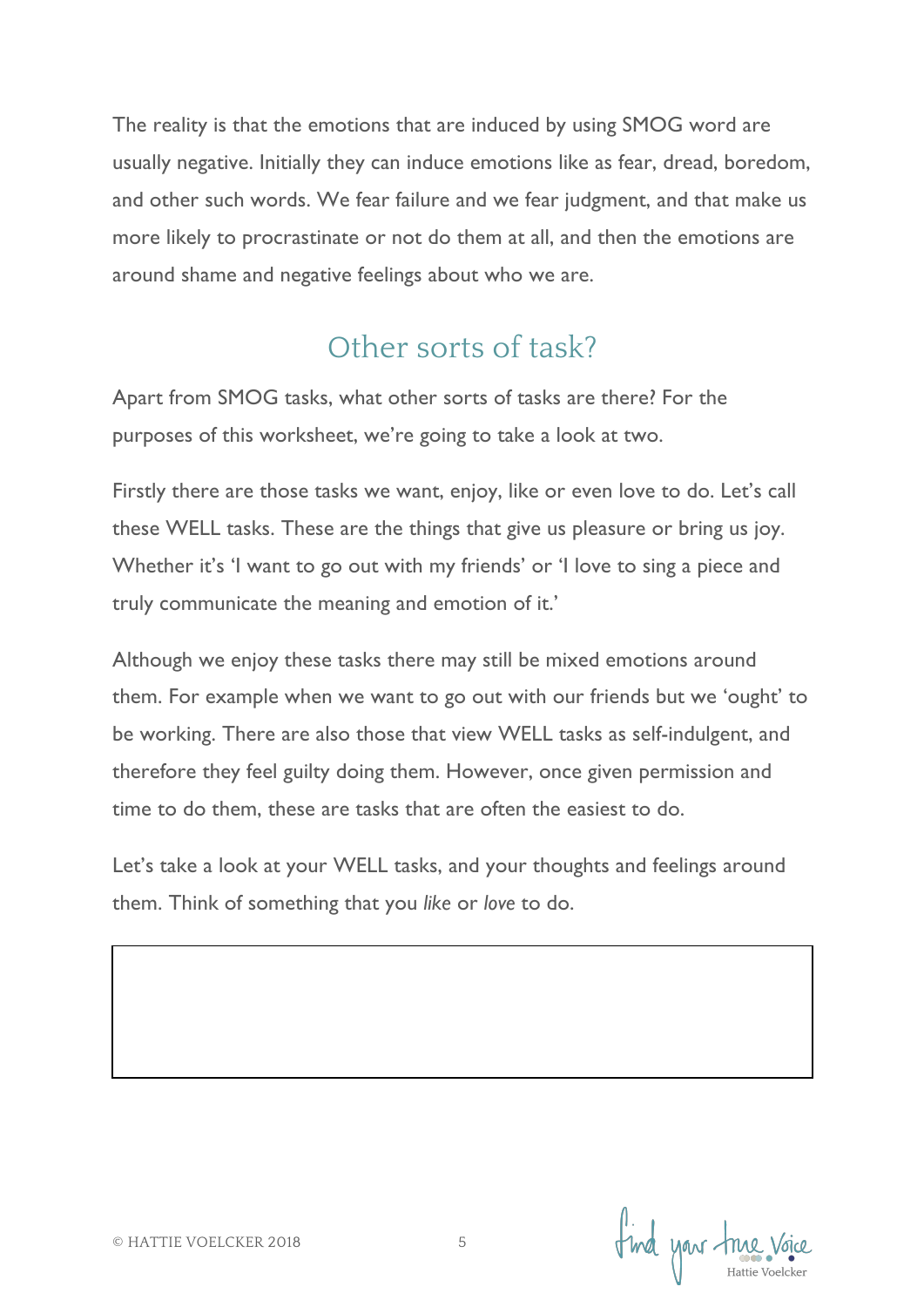Are there any negative emotions about doing that task?

If given permission to do this task, on a scale of 1-10, how likely is it that you would work on or complete this task?

|  |  |  |  |  |  |  |  |  |  | 1 2 3 4 5 6 7 8 9 10 Select |
|--|--|--|--|--|--|--|--|--|--|-----------------------------|
|--|--|--|--|--|--|--|--|--|--|-----------------------------|

Now compare these answers to the answers you gave about the task you feel you ought to do. How do your emotions differ in relation to each task

How do you think this affects whether or not you attempt them?

Find your true voice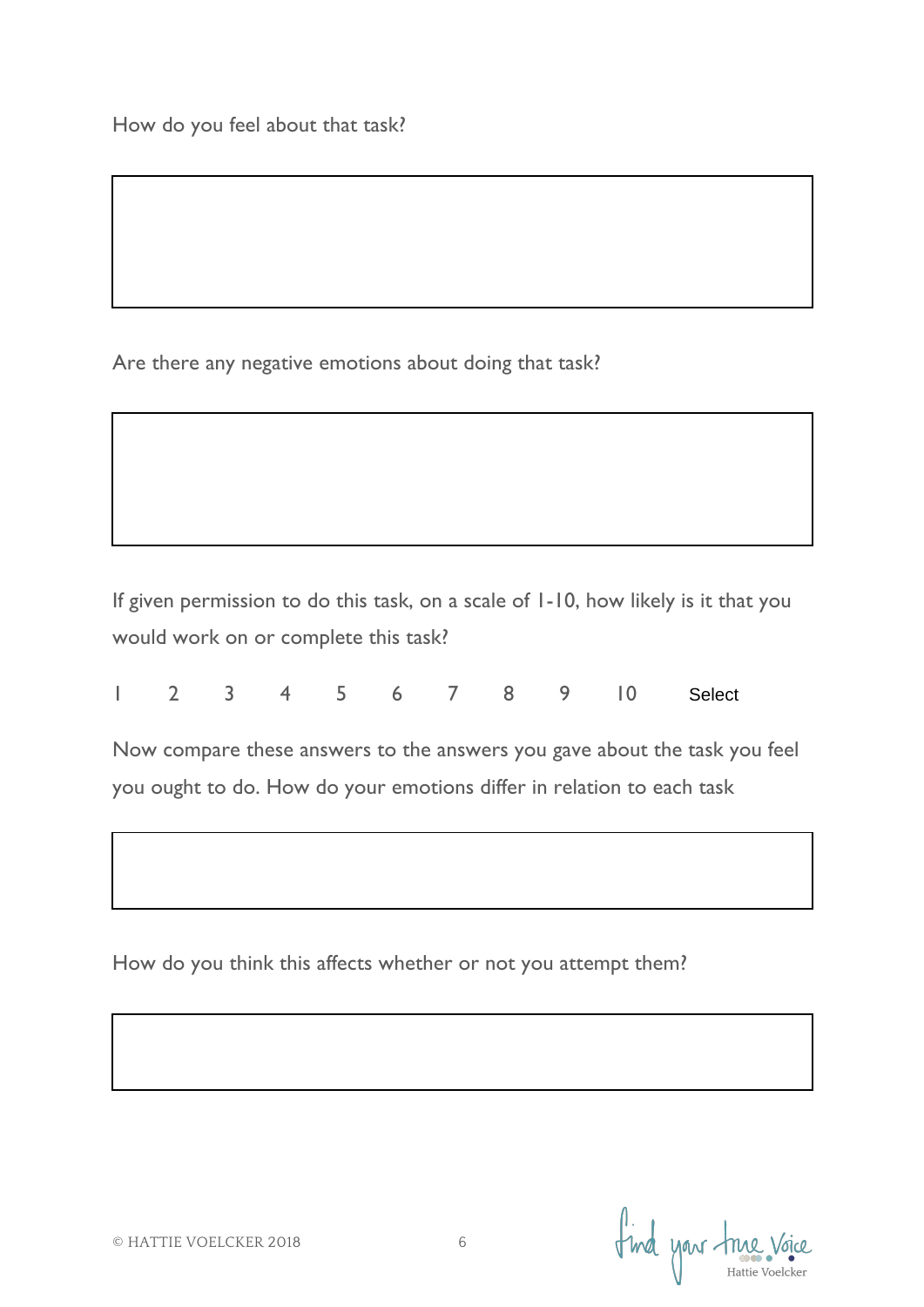The second class of tasks that will prove useful are WISE tasks. These are things that you think are Wise, Intelligent, Sensible or Effective to do.

Think about something that you feel it would be wise, intelligent, sensible and/or effective to do.

How do you feel about that task?

Are there any negative emotions about doing that task?

On a scale of 1-10, how likely is it that you would work on or complete this task?

| $\mathbf{L}$ |                        |  | 2 3 4 5 6 7 8 9 10 |  | Select               |
|--------------|------------------------|--|--------------------|--|----------------------|
|              | © HATTIE VOELCKER 2018 |  |                    |  | find your true voice |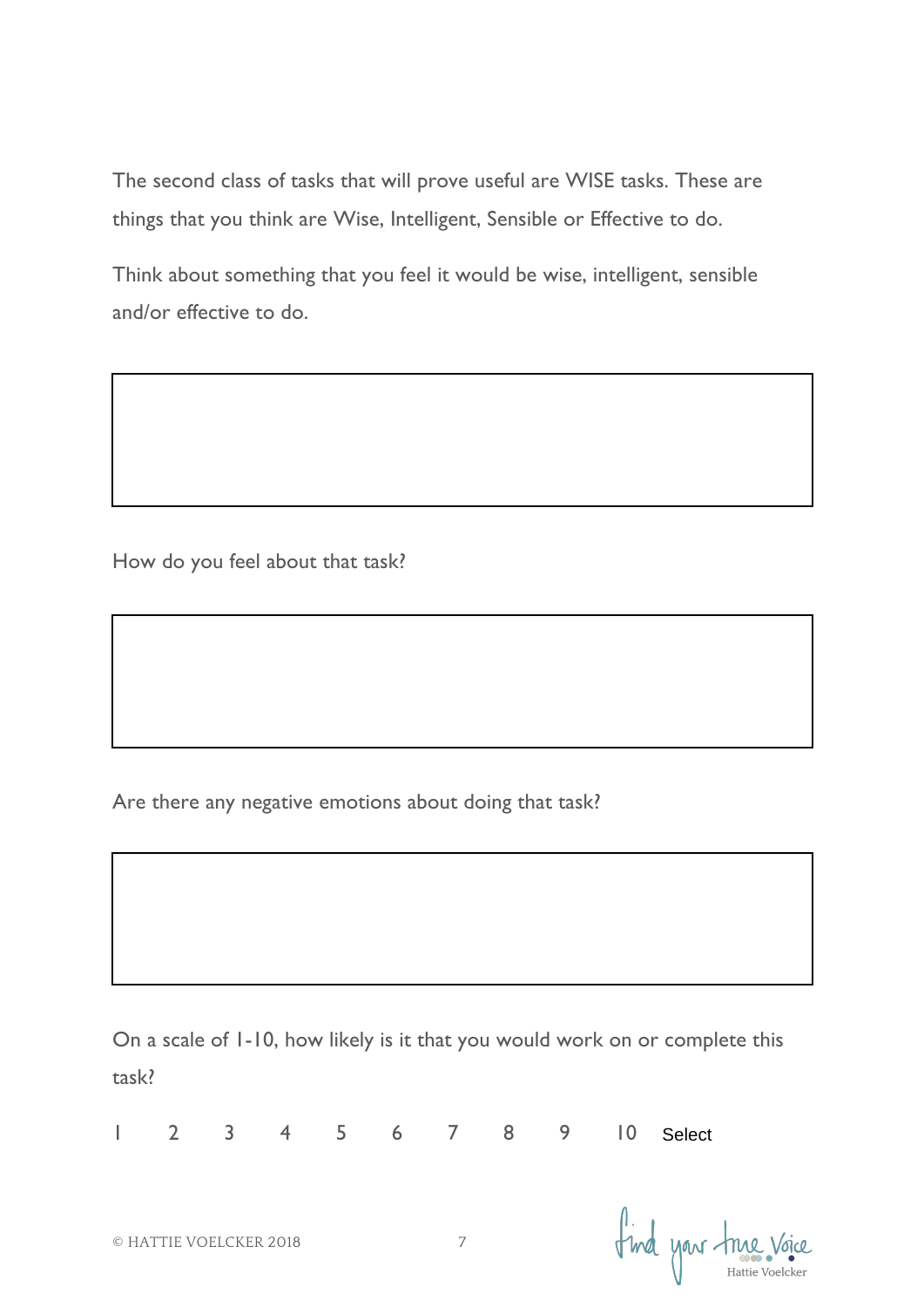Now compare these two sets of answers to the answers you gave about the task you feel you ought to do.

How do your emotions differ in relation to each task?

How do you think this affects whether or not you attempt to do them?

## When you don't do WELL task

Think of your WELL task from earlier and list the words that you would use to describe the fact that you didn't complete or properly work on something *want* to do:

and the words you would use to describe yourself in this scenario?

find your true voice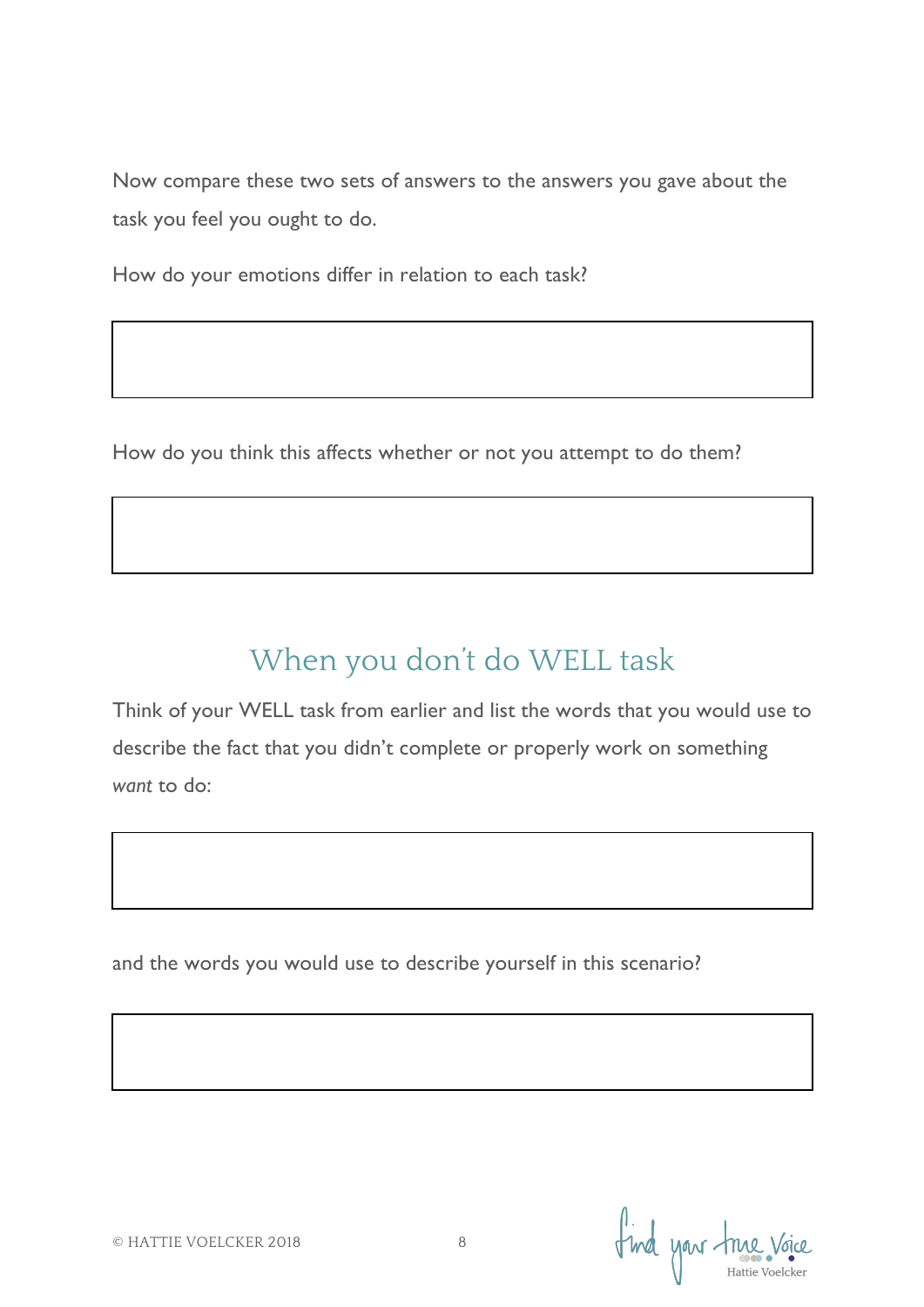Think of your WISE task from earlier and list the words that you would use to describe the fact that you didn't complete or properly work on something that it was wise to do,

and the words you would use to describe yourself in this scenario?

What differences do you note between the words you use about not doing a SMOG task and the words you use around not doing WELL & WISE task?

> *Is it any wonder that the prospect of attempting a WELL or WISE task is less daunting?*

### Lifting the SMOG

So how can we use this to help us achieve the things we feel we need to achieve. How to we get SMOG tasks done. Behind every SMOG task often lies another goal or motive. "I should do this because……"

find your time voice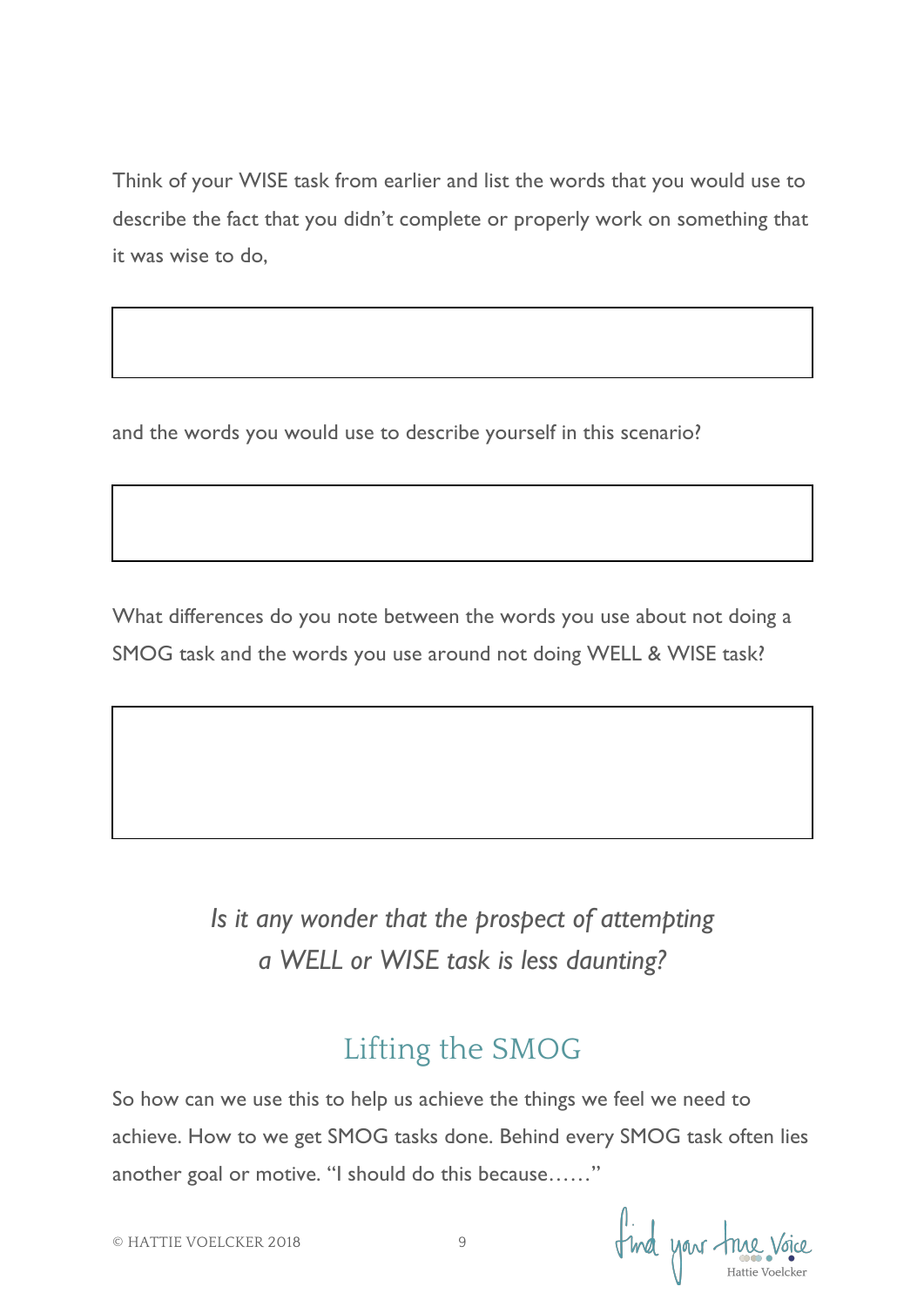Let me give you an example. My kitchen is always untidy. For months, if not years, I have had it in my head that I must and I ought to keep it tidy. I have berated myself, felt embarrassed when friends and family came round and was endlessly apologising for it. I then asked myself the question, why "should" I have a tidy kitchen. My answer was that a tidy kitchen helped me feel in control, and I would like to be able to have friends round on the spur of the moment without feeling embarrassed or having to apologise. For all these reasons I wanted a tidy kitchen. Once I focused on the goal that I wanted, the tidying became a means to an end. If I didn't tidy, I wasn't letting anyone down, I just wasn't getting what I wanted. Suddenly the tidying became a means to an end I very much wanted, instead of an act in itself. Every time I tidied I felt good because I was getting what I wanted, instead of just doing what I ought to. Although not perfect all the time, my kitchen has been a darn sight tidier ever since!

So is there an underlying aim to your task? What would achieving or working on your SMOG task give you?

How do you feel about this aim?

Do you feel more or less positive about this aim than the original task?

Find your true voice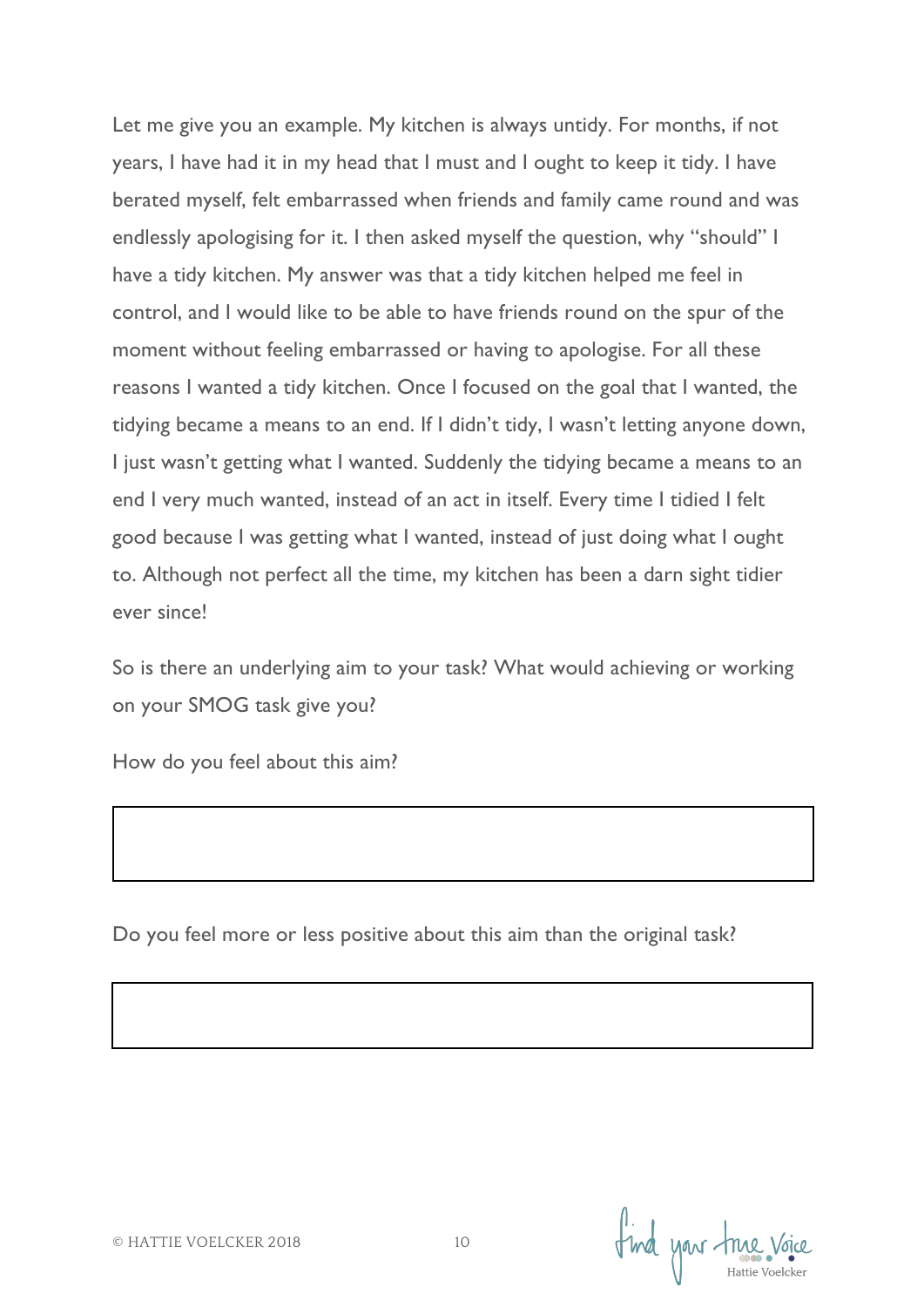How far away is this aim? Is there a closer goal or payoff?

The further away a goal is, or seems, the less realistic it may appear. For example, if your aim is to sing a leading role at the ROH or in the West End, your task of translating a piece might still seem like something you just ought to do (depending on how close you already are to doing this!) However, if your aim is to truly express real meaning when singing a piece, then the task of translating is a mere means to your desired end, not just something you ought to do and should be ashamed of not doing.

Think of your SMOG task and, with that positive aim in mind, convert it into a WELL task

How does it feel now?

If you find this hard to do, it may be because the goal is too far away, or because you are someone who has tendency to feel guilty about doing the things you simply 'want' to. In which case it's good to check in with ourselves. Are we feeling guilty because there is something that would serve us better to do, and we know it; or are we holding the belief that only those things with

find your true voice